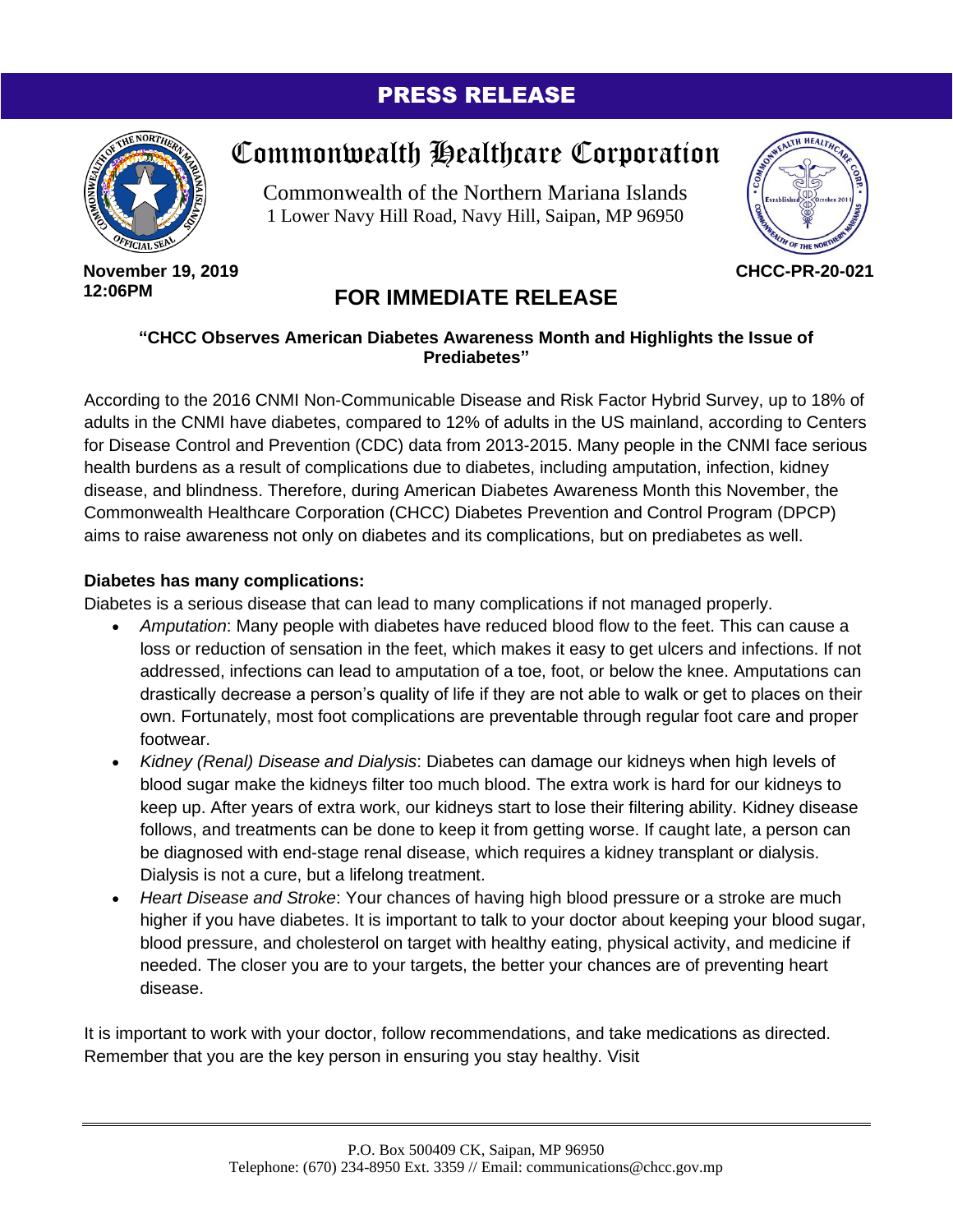<https://www.diabetes.org/diabetes/complications> for more information about diabetes and its complications.

#### **What is prediabetes:**

Prediabetes is when your blood sugar level is higher than normal, but not high enough yet to be considered type 2 diabetes. Prediabetes increases your risk of developing not only type 2 diabetes, but also increases your risk for heart disease and stroke. According to the CDC, more than 1 out of 3 Americans have prediabetes, and most of them do not even know they have it. One of the easiest ways to prevent diabetes is seeing your healthcare provider every year to check your risk for prediabetes through a blood sugar test. Prediabetes and diabetes management outcomes are better and more successful the earlier that high blood sugar is detected.

#### **The first step is understanding your risk:**

Many CNMI residents may have had prediabetes for years, but haven't had any symptoms. This is detrimental to their health, because not knowing you have prediabetes can lead to serious, life long problems such as type 2 diabetes.

It's important to get screened for prediabetes if you....

- are overweight or obese.
- are 45 years or older.
- have a mother, father, sister, or brother with type 2 diabetes.
- are not physically active.
- are a woman and you had diabetes during pregnancy (gestational diabetes) or gave birth to a baby who weighed more than 9 pounds.
- have polycystic ovary syndrome.
- are of African American, Hispanic/Latino, Native American, Pacific Islander, or Asian heritage.

#### **You have the power to make a change:**

- Get regular physical activity for at least 30 minutes a day 5 times a week. Do activities like walking, jogging, and swimming.
- Eat more fresh, whole foods rather than canned, processed foods.
- Have 5 servings of vegetables and fruits. Visit your local farmers market to see what produce is in season!
- Replace sugar-sweetened beverages with water or infused water.

The Diabetes Prevention and Control Program (DPCP) will be conducting activities throughout the month of November to highlight Diabetes Awareness Month and Prediabetes. The program will be on the KKMP morning show with Gary Sword to discuss the online prediabetes risk test, risk factors of prediabetes and diabetes, managing diabetes and kidney health, the importance of medication compliance, and self-management goals.

In collaboration with the Lions Club, the program will also be conducting a presentation at Marianas High School. The presentation will highlight sugar-sweetened beverages and their link to diabetes and